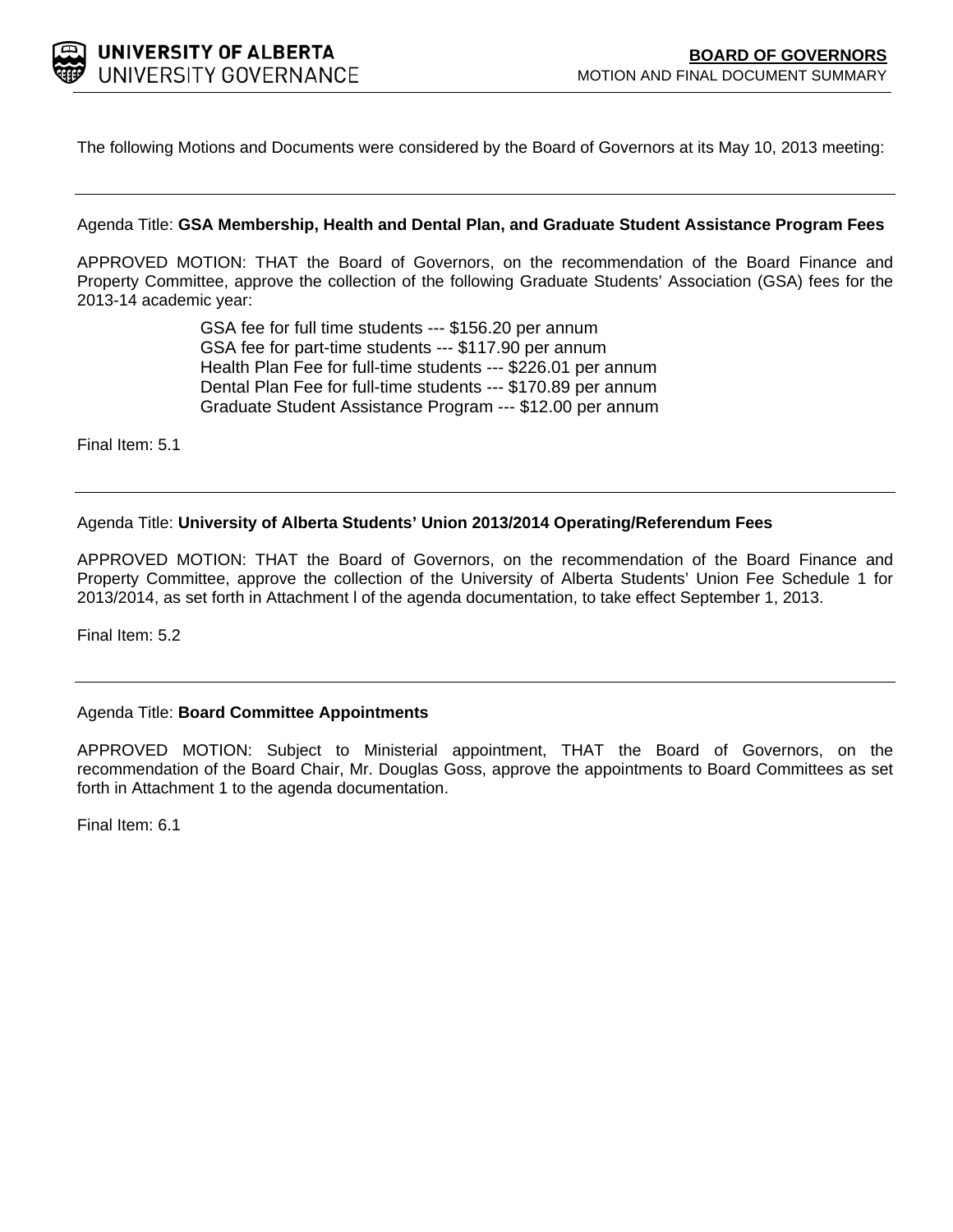<span id="page-1-0"></span>

Item No. 5.1

# **OUTLINE OF ISSUE**

### Agenda Title: **GSA Membership, Health and Dental Plan, and Graduate Student Assistance Program Fees**

**Motion**: THAT the Board of Governors, on the recommendation of the Board Finance and Property Committee, approve the collection of the following Graduate Students' Association (GSA) fees for the 2013- 14 academic year:

> GSA fee for full time students --- \$156.20 per annum GSA fee for part-time students --- \$117.90 per annum Health Plan Fee for full-time students --- \$226.01 per annum Dental Plan Fee for full-time students --- \$170.89 per annum Graduate Student Assistance Program --- \$12.00 per annum

#### **Item**

| <b>Action Requested</b> | $\boxtimes$ Approval Recommendation Discussion/Advice Information |
|-------------------------|-------------------------------------------------------------------|
| Proposed by             | <b>Graduate Students' Association</b>                             |
| Presenter               | Brent Epperson, President, Graduate Students' Association         |
| Subject                 | GSA Membership, Health and Dental Plan, and Graduate Student      |
|                         | <b>Assistance Plan Fees</b>                                       |

#### **Details**

| Responsibility                  | <b>Graduate Students' Association</b>                                                                                                                                                                                                                                                                                                                                                                                                                                                                                                                                                                                          |  |  |  |  |
|---------------------------------|--------------------------------------------------------------------------------------------------------------------------------------------------------------------------------------------------------------------------------------------------------------------------------------------------------------------------------------------------------------------------------------------------------------------------------------------------------------------------------------------------------------------------------------------------------------------------------------------------------------------------------|--|--|--|--|
| The Purpose of the Proposal is  | To recommend approval of the collection of Graduate Students'                                                                                                                                                                                                                                                                                                                                                                                                                                                                                                                                                                  |  |  |  |  |
| (please be specific)            | Association fees for the 2013-14 academic year                                                                                                                                                                                                                                                                                                                                                                                                                                                                                                                                                                                 |  |  |  |  |
| The Impact of the Proposal is   | Adjusted charges per graduate student for the GSA Membership fee.                                                                                                                                                                                                                                                                                                                                                                                                                                                                                                                                                              |  |  |  |  |
| Replaces/Revises (eg, policies, | 2012-2013 Approved Graduate Students' Association Membership,                                                                                                                                                                                                                                                                                                                                                                                                                                                                                                                                                                  |  |  |  |  |
| resolutions)                    | Health and Dental Plan and Graduate Student Assistance Program fees                                                                                                                                                                                                                                                                                                                                                                                                                                                                                                                                                            |  |  |  |  |
| Timeline/Implementation Date    | September 1, 2013                                                                                                                                                                                                                                                                                                                                                                                                                                                                                                                                                                                                              |  |  |  |  |
| <b>Estimated Cost</b>           |                                                                                                                                                                                                                                                                                                                                                                                                                                                                                                                                                                                                                                |  |  |  |  |
| Sources of Funding              | Fees assessed to graduate students                                                                                                                                                                                                                                                                                                                                                                                                                                                                                                                                                                                             |  |  |  |  |
| <b>Notes</b>                    | The proposed GSA Membership Fees have been increased by \$25 per<br>annum for full-time students and by \$18.75 per annum for part-time<br>students. This increase will be used to build on the efforts of the last few<br>years to achieve a highly operational and productive organization and<br>provide appropriate resources and support for elected officials in carrying<br>out GSA strategic initiatives. The fee increase was approved by the GSA<br>Council on 11 February 2013.<br>There is no change in the GSA Health and Dental Plan fees.<br>There is no change in the Graduate Student Assistance Program fee. |  |  |  |  |

### **Alignment/Compliance**

| Alignment with Guiding        | <dare comprehensive="" dare="" deliver,="" discover,="" institutional="" plan,<="" th="" to=""></dare> |
|-------------------------------|--------------------------------------------------------------------------------------------------------|
| <b>Documents</b>              | Other                                                                                                  |
| Compliance with Legislation,  | 1. Post-Secondary Learning Act (PSLA) Section 95(2) "The council of                                    |
| Policy and/or Procedure       | a student organization may make bylaws governing                                                       |
| Relevant to the Proposal      | in the case of a graduate students association, the maintenance                                        |
| (please guote legislation and | of the association by the levy of membership fees on its                                               |
| include identifying section   | members;"                                                                                              |
| numbers)                      |                                                                                                        |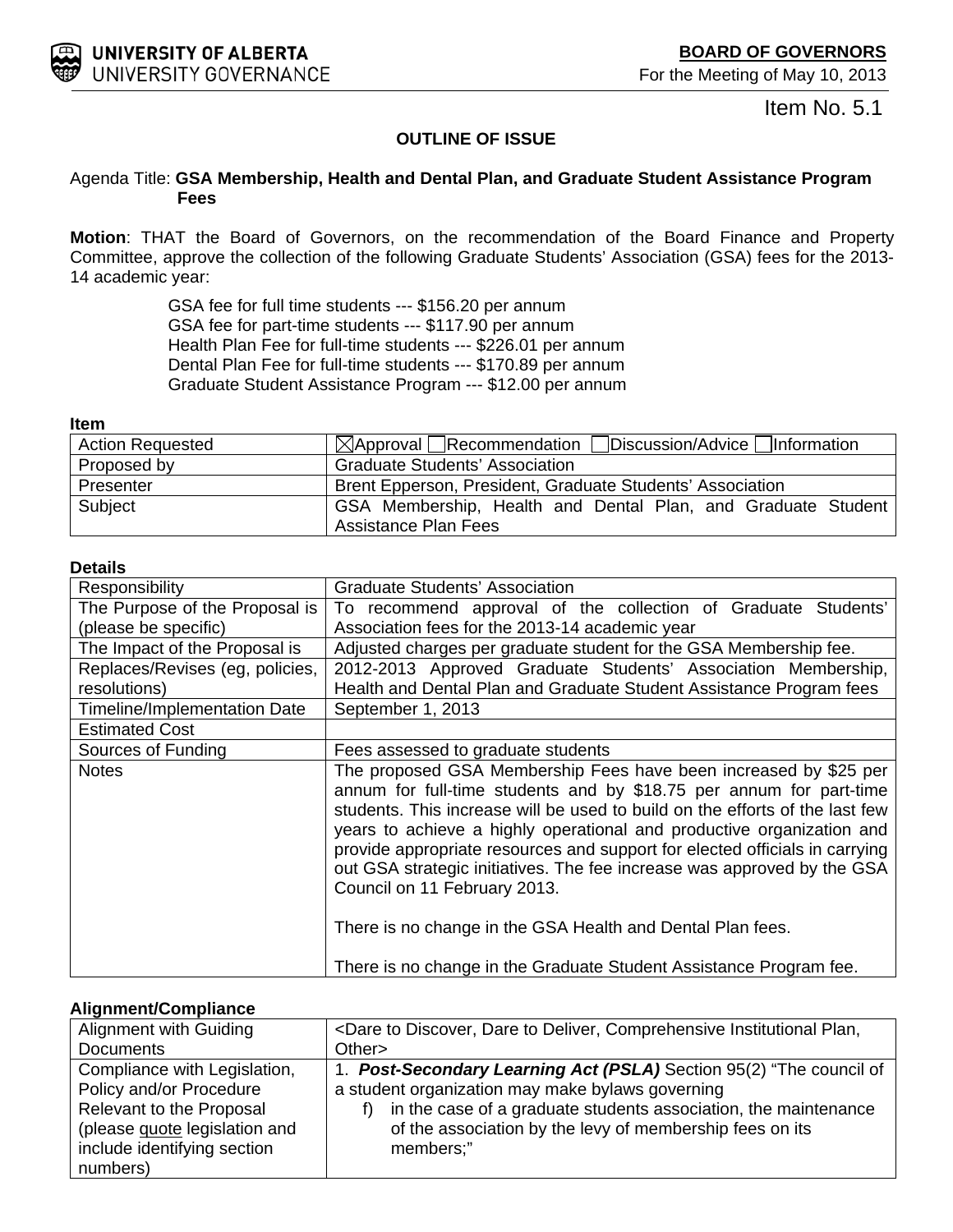



| 2. <b>PSLA</b> Section $60(1)(b)$ : "The board of a public post-secondary<br>institution shall<br>(b) develop, manage and operate, alone or in co-operation with any<br>person or organization, programs, services and facilities for the<br>economic prosperity of Alberta and for the educational or cultural<br>advancement of the people of Alberta,"                                       |
|-------------------------------------------------------------------------------------------------------------------------------------------------------------------------------------------------------------------------------------------------------------------------------------------------------------------------------------------------------------------------------------------------|
| 3. PSLA Section 62: "Delegation of powers<br>"A board may delegate in writing to any person any power, duty or<br>function conferred or imposed on it by this Act, except the power to<br>make bylaws."                                                                                                                                                                                         |
| 4. Board Finance and Property Committee (BFPC) Terms of<br><b>Reference Section 3.d:</b><br>"d) review and recommend to the Board tuition and other like fees."                                                                                                                                                                                                                                 |
| <b>BFPC Terms of Reference Section 4: "LIMITATIONS ON</b><br>5.<br><b>DELEGATION BY THE BOARD</b><br>4. The general delegation of authority by the Board to the<br>Committee shall be limited as set out in this paragraph.<br>Notwithstanding the general delegation of authority to the<br>Committee set out in paragraph 3, the Board shall:<br>4. (e) approve tuition and other like fees;" |

# **Routing** (Include meeting dates)

| <b>Consultative Route</b><br>(parties who have seen the<br>proposal and in what capacity) | <b>GSA Membership Fee:</b><br>GSA Board, GSA Budget and Finance Committee, GSA Council<br>(February 2013)      |  |  |  |  |  |
|-------------------------------------------------------------------------------------------|----------------------------------------------------------------------------------------------------------------|--|--|--|--|--|
|                                                                                           | <b>Health and Dental Plan Fee:</b><br>GSA Board, GSA Budget and Finance Committee, GSA Council (April<br>2012) |  |  |  |  |  |
|                                                                                           | <b>Graduate Student Assistance Program Fee:</b>                                                                |  |  |  |  |  |
|                                                                                           | GSA Negotiating Committee, GSA Labour Relations Committee                                                      |  |  |  |  |  |
| Approval Route (Governance)                                                               | Board Finance and Property Committee - April 30, 2013 (To                                                      |  |  |  |  |  |
| (including meeting dates)                                                                 | Recommend to the Board of Governors)                                                                           |  |  |  |  |  |
|                                                                                           | Board of Governors – May 10, 2013 (for Approval)                                                               |  |  |  |  |  |
| <b>Final Approver</b>                                                                     | Board of Governors - May 10, 2013                                                                              |  |  |  |  |  |

### Attachment:

1. Letter to Dr. Martin Ferguson-Pell from President, Graduate Students' Association, dated April 16, 2013 (1 page)

*Prepared by:* Ashlyn Bernier, Former President, Graduate Students' Association, gsa.president@ualberta.ca, (780) 492-2175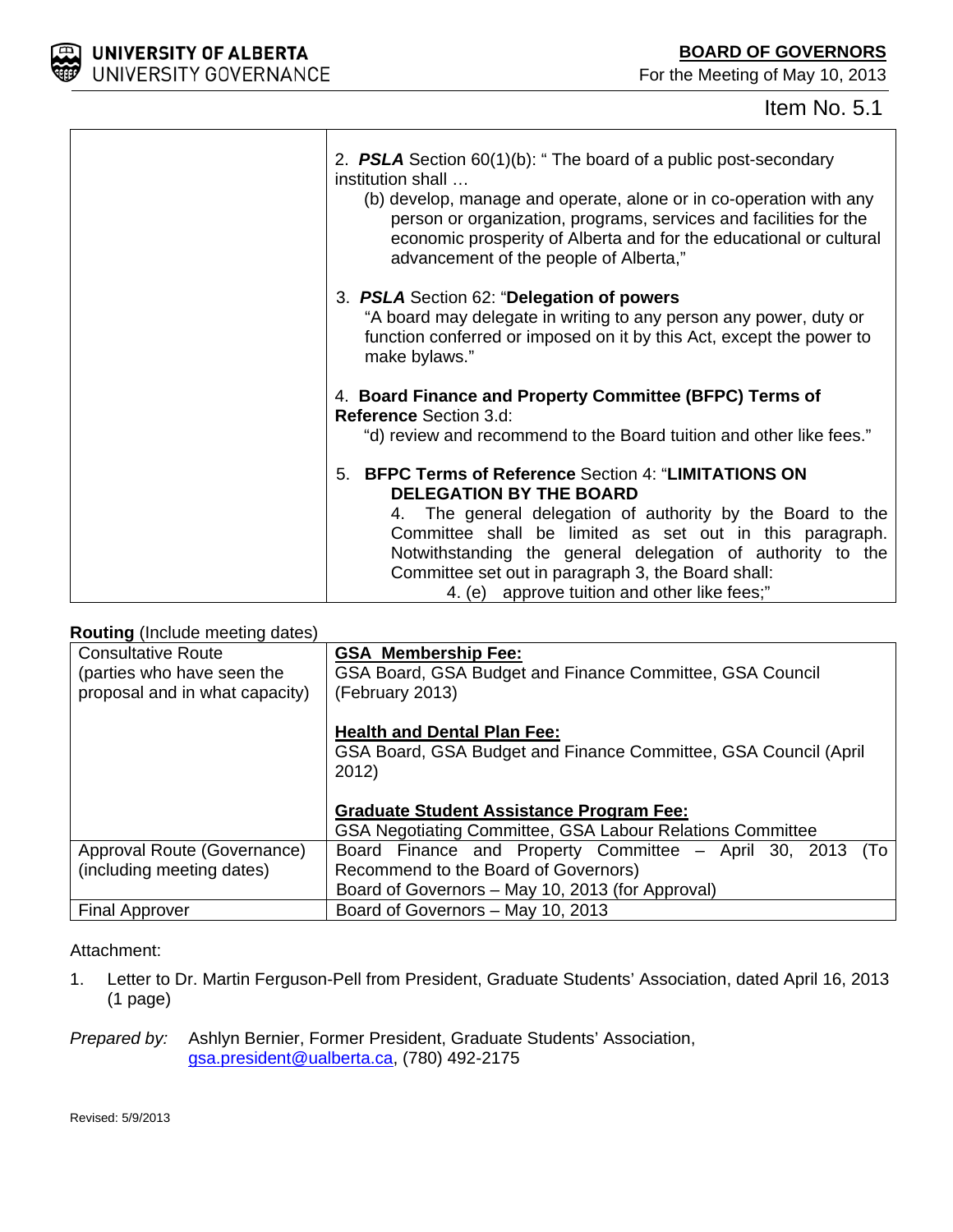

16 April 2013

Dr. Martin Ferguson-Pell Acting Provost and Vice-President (Academic) 2-36 South Academic Building University of Alberta T6G 2G7

Dear Dr. Ferguson-Pell,

#### **Re: GSA Fees 2013-2014**

This letter is to inform you of the GSA fees for 2013-2014, as approved by GSA Board and Council where required. GSA fees should be assessed in equal installments in the fall and winter terms. The Health and Dental Plan fee is assessed in the fall term, and the Graduate Student Assistance Program fee is assessed at \$4.00 in the fall term and \$8.00 in the winter term.

GSA base fee for full-time students: \$153.20 + GSA dedicated fees: \$3.00 = **\$156.20 (per year)**  GSA base fee for part-time students: \$114.90 + GSA dedicated fees: \$3.00 = **\$117.90 (per year)** 

Health Plan fee for full-time students: **\$226.01 (charged in the fall term)**  Dental Plan fee for full-time students: **\$170.89 (charged in the fall term)**  The total Health and Dental Plan fee is: \$396.90 per annum [No change from 2012-2013]

Graduate Student Assistance Plan: **\$12.00 (per year; \$4.00 in the fall term, \$8.00 in the winter term)**  [No change from 2012-2013]

Should you have any questions or concerns about the fee structure, please feel free to contact me at gsa.president@ualberta.ca or (780) 492-2175.

Sincerely,

C Ashlyn Birnier

Ashlyn Bernier, GSA President 2012-2013

Cc: Colleen Skidmore, Vice-Provost (Academic) Tom Hidson, Assistant Registrar Deborah Holloway, Board Secretary and Manager of Board Services Juli Zinken, Assistant Secretary to the Board of Governors

**Graduate Students' Association** Room 1-37, Killam Centre for Advanced Studies Triffo Hall, University of Alberta Edmonton, Alberta T6G 2E1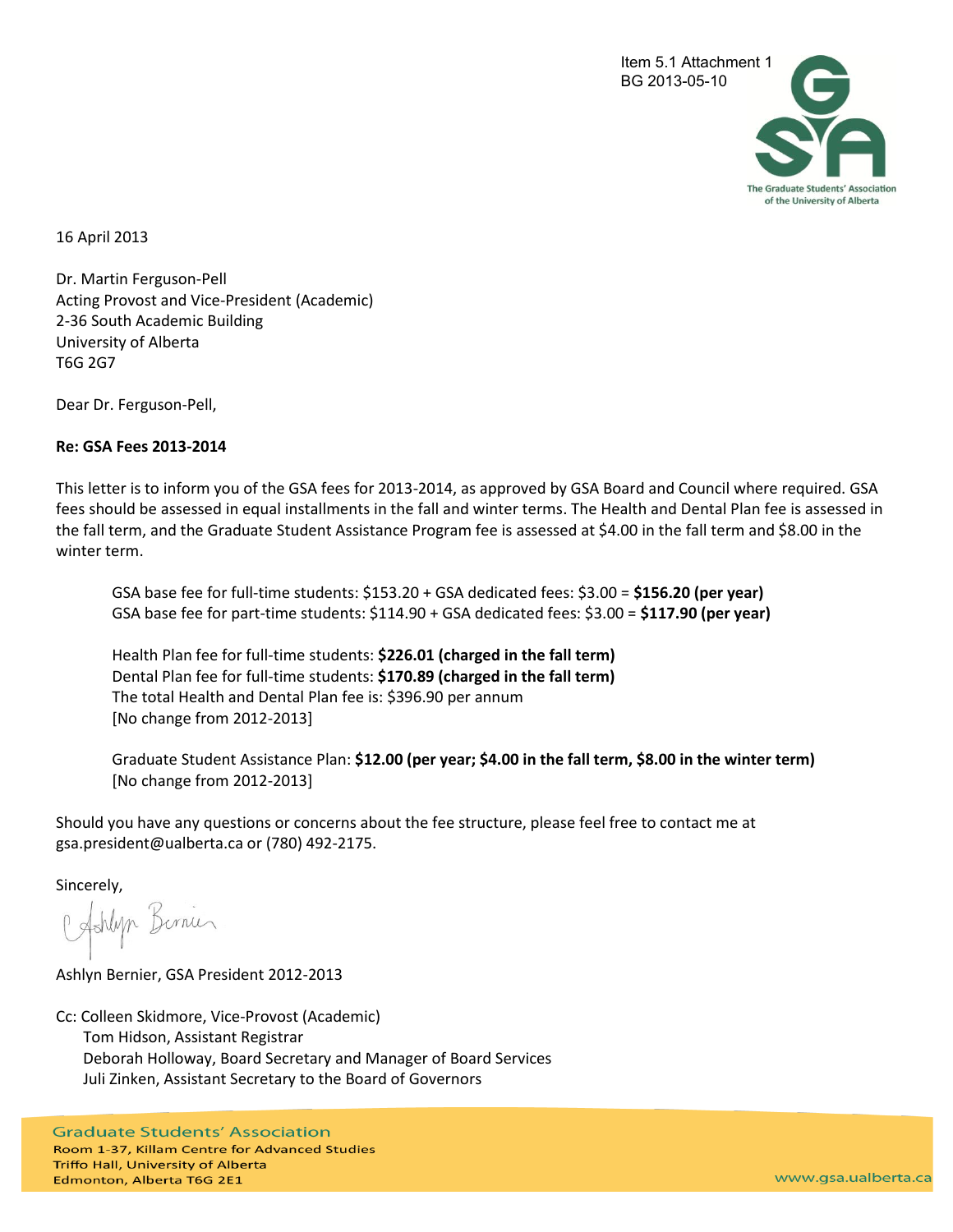Item No. 5.2

# **OUTLINE OF ISSUE**

# <span id="page-4-0"></span>Agenda Title: **University of Alberta Students' Union 2013/2014 Operating/Referendum Fees**

**Motion**: THAT the Board of Governors, on the recommendation of the Board Finance and Property Committee, approve the collection of the University of Alberta Students' Union Fee Schedule 1 for 2013/2014, as set forth in Attachment l of the agenda documentation, to take effect September 1, 2013.

| <b>Item</b>             |                                                                      |
|-------------------------|----------------------------------------------------------------------|
| <b>Action Requested</b> | $\boxtimes$ Approval Recommendation Discussion/Advice   Information  |
| Proposed by             | University of Alberta Students' Union                                |
| Presenter               | Petros Kusmu, President                                              |
| Subject                 | University of Alberta Students' Union 2013/2014 Operating/Referendum |
|                         | Fees                                                                 |

#### **Details**

| Responsibility                                         | <b>University of Alberta Students' Union</b>                                                                                                                                                                                                                                                                                                                                                                 |  |  |  |  |
|--------------------------------------------------------|--------------------------------------------------------------------------------------------------------------------------------------------------------------------------------------------------------------------------------------------------------------------------------------------------------------------------------------------------------------------------------------------------------------|--|--|--|--|
| The Purpose of the Proposal is<br>(please be specific) | To recommend an increase to all Students' Union Operating/<br>Referendum fees by CPI (1.11%), with the exception of the Access<br>Fund, which is indexed on an average cost for budgeted administrative<br>costs for the following fiscal year and the average of the total monies<br>dispersed and net transfers to the fund over the previous three (3) fiscal<br>years, pro-rated on a per-student basis. |  |  |  |  |
|                                                        | The Access Fund fee will decrease to \$14.08/term (from \$14.68/term)<br>The proposal also includes the Faculty Association Fees, which are not<br>indexed at all.                                                                                                                                                                                                                                           |  |  |  |  |
|                                                        | The Faculty of Nursing Undergraduate Association Membership Fee<br>shall now be assessed at a rate of \$12.50 (from \$0.00/term) to all full<br>time fall term, and \$8.50 (from \$0.00/term) to all part time fall term, on-<br>campus undergraduate Nursing students at the University of Alberta.                                                                                                         |  |  |  |  |
|                                                        | The Faculty of Science Interdepartmental Science Students' Society<br>Membership Fee shall now be assessed at a rate of \$5.00/term (from<br>\$0.00/term) to all on-campus undergraduate Science students at the<br>University of Alberta.                                                                                                                                                                   |  |  |  |  |
|                                                        | There is one change to the Health and Dental Plan Fee: The Health Plan<br>has increased to \$110.27/annum (from \$109.06/annum) and the Dental<br>Plan Fee increased to \$111.69/annum (from \$110.46/annum).                                                                                                                                                                                                |  |  |  |  |
| The Impact of the Proposal is                          | Increase all Students' Union Operating/Referendum fees by CPI<br>(1.11%), with the exception of the Access Fund, which is indexed on an<br>average cost index.                                                                                                                                                                                                                                               |  |  |  |  |
|                                                        | The Access Fund fee is now assessed on an average cost index at<br>\$14.08/term.                                                                                                                                                                                                                                                                                                                             |  |  |  |  |
|                                                        | The Faculty of Nursing Undergraduate Association Membership Fee<br>shall now be assessed at a rate of \$12.50 to all full time fall term, and<br>\$8.50 to all part time fall term, on-campus undergraduate Nursing<br>students at the University of Alberta.                                                                                                                                                |  |  |  |  |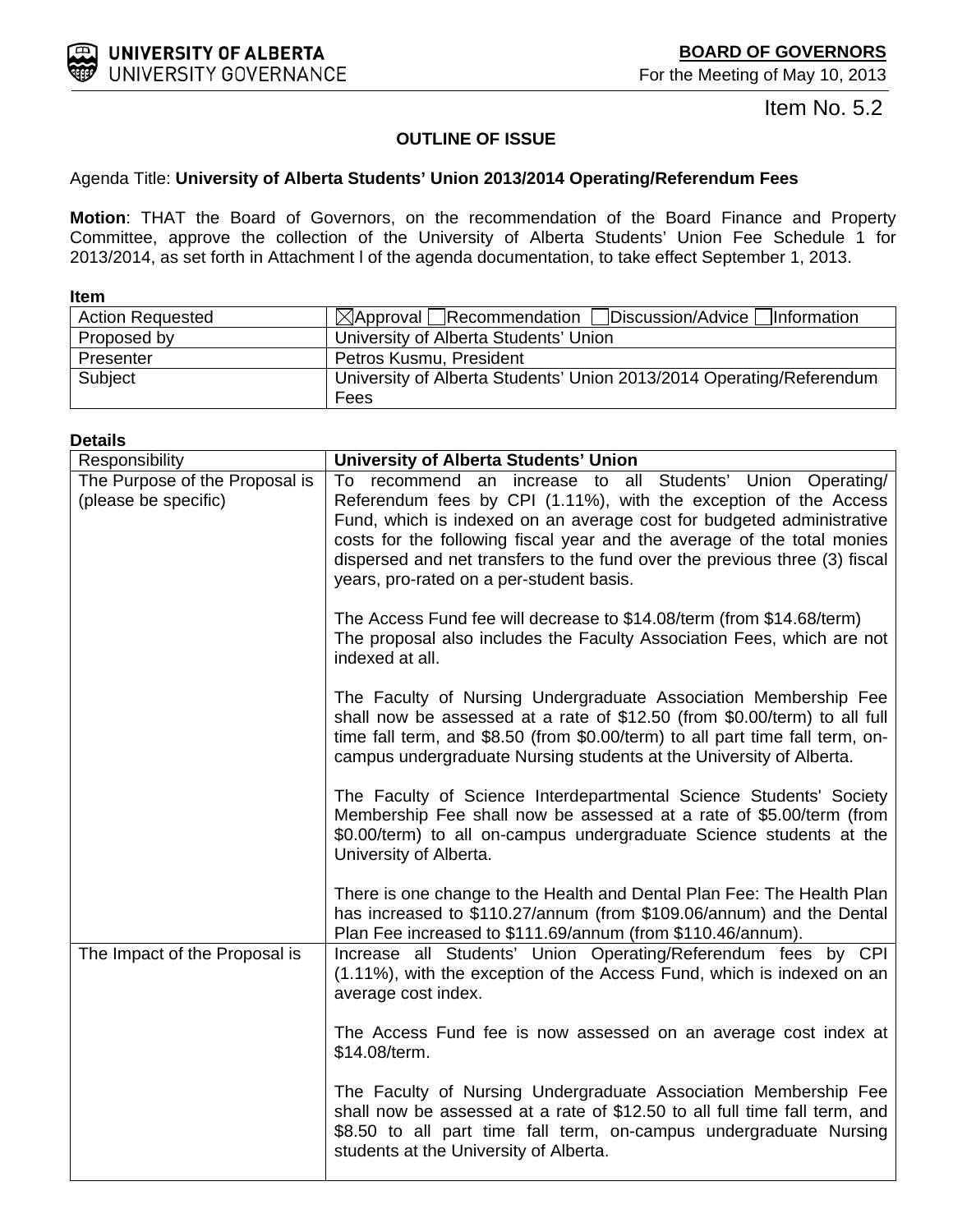

# Item No. 5.2

|                                 | The Faculty of Science Interdepartmental Science Students' Society<br>Membership Fee shall now be assessed at a rate of \$5.00/term to all on-<br>campus undergraduate Science students at the University of Alberta.<br>Health and Dental Plan Fee will be assessed on an annual basis to be                                                                                                                     |
|---------------------------------|-------------------------------------------------------------------------------------------------------------------------------------------------------------------------------------------------------------------------------------------------------------------------------------------------------------------------------------------------------------------------------------------------------------------|
|                                 | assessed in full in September for all undergraduate Full and Part Time<br>Students at a rate of \$110.27/annum for Health Plan Fees and<br>\$111.69/annum for Dental Plan Fees.                                                                                                                                                                                                                                   |
| Replaces/Revises (eg, policies, | University of Alberta Students' Union 2012/2013 Operating/Referendum                                                                                                                                                                                                                                                                                                                                              |
| resolutions)                    | Fees                                                                                                                                                                                                                                                                                                                                                                                                              |
| Timeline/Implementation Date    | September 1, 2013                                                                                                                                                                                                                                                                                                                                                                                                 |
| <b>Estimated Cost</b>           | None                                                                                                                                                                                                                                                                                                                                                                                                              |
| Sources of Funding              |                                                                                                                                                                                                                                                                                                                                                                                                                   |
| <b>Notes</b>                    | Background: All fees are indexed to CPI with the exception of the<br>Access Fund and Faculty Association Fees. The Students' Union Fees<br>are comprised of two classifications; the SU Operating Fee, and the SU<br>Referendum Fees. Faculty Association Fees are included in the<br>Referendum Fees on a term basis and the Health and Dental Plan Fee is<br>included in the Referendum Fee on an annual basis. |
|                                 | There are no other changes to the fee structure or the administration of<br><b>Students' Union Fees.</b>                                                                                                                                                                                                                                                                                                          |

# **Alignment/Compliance**

| <b>Alignment with Guiding Docs</b> |                                                                                                                                                                                                                                                         |  |  |  |  |
|------------------------------------|---------------------------------------------------------------------------------------------------------------------------------------------------------------------------------------------------------------------------------------------------------|--|--|--|--|
| Compliance with Legislation,       | 1. Post-Secondary Learning Act (PSLA) (Section 95(2)): "The council                                                                                                                                                                                     |  |  |  |  |
| Policy and/or Procedure            | of a student organization may make bylaws governing                                                                                                                                                                                                     |  |  |  |  |
| Relevant to the Proposal           | (e) in the case of a students association, the maintenance of the                                                                                                                                                                                       |  |  |  |  |
| (please quote legislation and      | association by the levy of membership fees on its members;"                                                                                                                                                                                             |  |  |  |  |
| include identifying section        |                                                                                                                                                                                                                                                         |  |  |  |  |
| numbers)                           | 2. <b>PSLA</b> Section $60(1)(b)$ : "The board of a public post-secondary<br>institution shall                                                                                                                                                          |  |  |  |  |
|                                    | (b) develop, manage and operate, alone or in co-operation with any<br>person or organization, programs, services and facilities for the<br>economic prosperity of Alberta and for the educational or cultural<br>advancement of the people of Alberta," |  |  |  |  |
|                                    | 3. PSLA Section 62: "Delegation of powers<br>"A board may delegate in writing to any person any power, duty<br>or function conferred or imposed on it by this Act, except the<br>power to make bylaws."                                                 |  |  |  |  |
|                                    | 4. Board Finance and Property Committee (BFPC) Terms of<br><b>Reference Section 3.d:</b>                                                                                                                                                                |  |  |  |  |
|                                    | "d) review and recommend to the Board tuition and other like fees."                                                                                                                                                                                     |  |  |  |  |
|                                    | <b>BFPC Terms of Reference Section 4: "LIMITATIONS ON</b><br>5.<br><b>DELEGATION BY THE BOARD</b>                                                                                                                                                       |  |  |  |  |
|                                    | 4. The general delegation of authority by the Board to the                                                                                                                                                                                              |  |  |  |  |
|                                    | Committee shall be limited as set out in this paragraph.                                                                                                                                                                                                |  |  |  |  |
|                                    | Notwithstanding the general delegation of authority to the                                                                                                                                                                                              |  |  |  |  |
|                                    | Committee set out in paragraph 3, the Board shall:                                                                                                                                                                                                      |  |  |  |  |
|                                    | 4. (e) approve tuition and other like fees;"                                                                                                                                                                                                            |  |  |  |  |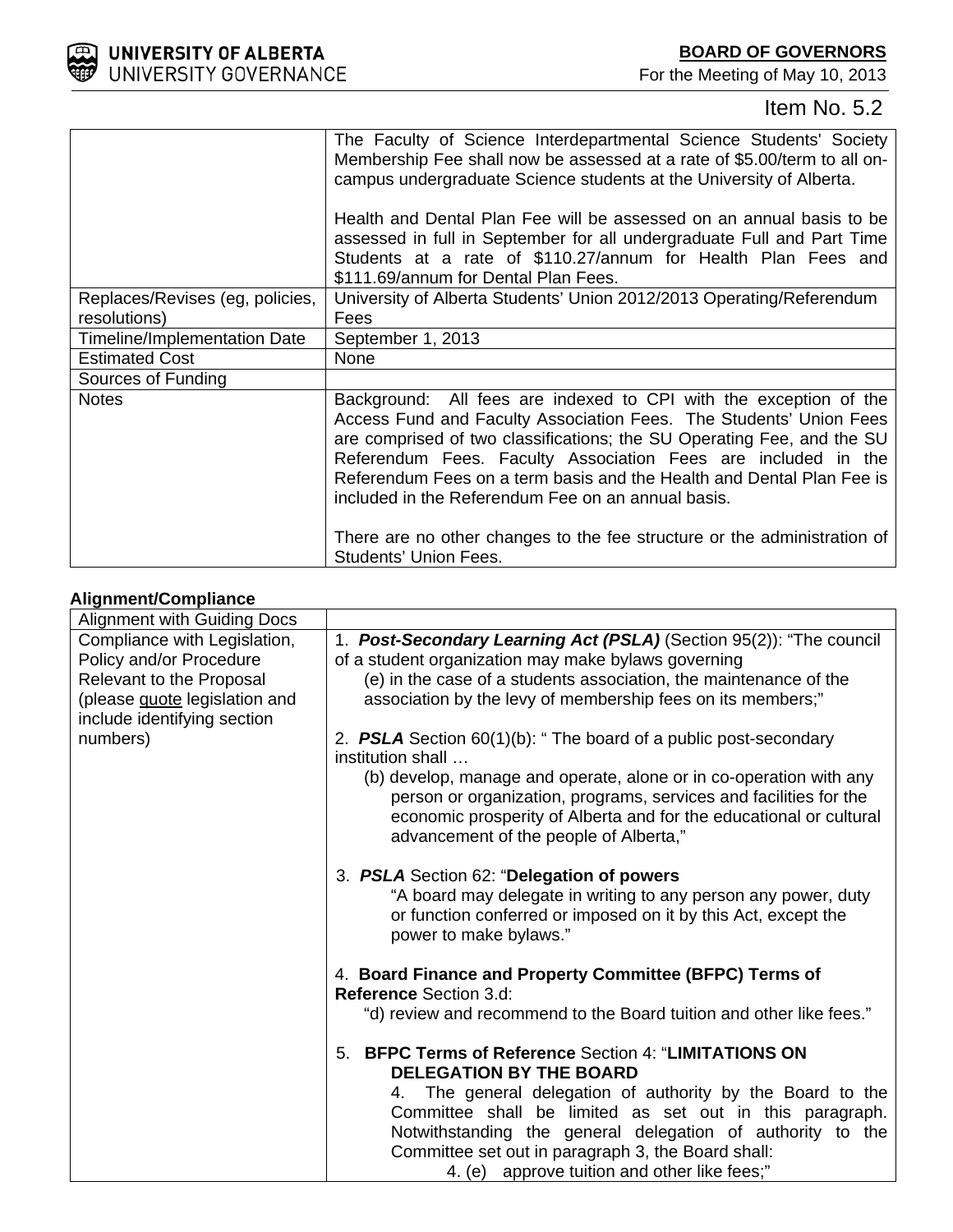

# Item No. 5.2

| <b>Routing</b> (include meeting dates) |                                                                    |  |  |  |  |  |  |
|----------------------------------------|--------------------------------------------------------------------|--|--|--|--|--|--|
| <b>Consultative Route</b>              | Grant Allocation Committee, March 27, 2013 (for approval)          |  |  |  |  |  |  |
| (parties who have seen the             | Budget & Finance Committee, April 2, 2013 (for approval)           |  |  |  |  |  |  |
| proposal and in what capacity)         | Andy Cheema, VP-Operations & Finance, April 9, 2013 (for approval) |  |  |  |  |  |  |
| Approval Route (Governance)            | Board Finance and Property Committee, April 30, 2013 (for          |  |  |  |  |  |  |
| (including meeting dates)              | recommendation)                                                    |  |  |  |  |  |  |
|                                        | Board of Governors, May 10, 2013 (for approval)                    |  |  |  |  |  |  |
| <b>Final Approver</b>                  | <b>Board of Governors</b>                                          |  |  |  |  |  |  |

# **Routing** (Include meeting dates)

# Attachments:

- 1. University of Alberta Students' Union Fee 2013-14 (for approval) (1 page)
- 2. University of Alberta Students' Union Assessment of Undergraduate Student Union Referendum/ Dedicated Fees – Allocation 2013-14 (for information) (2 pages)

*Prepared by:* Peter Ta <peter.ta@su.ualberta.ca>

 Senior Manager of Finance and Administration University of Alberta Students' Union (with the assistance of University Governance)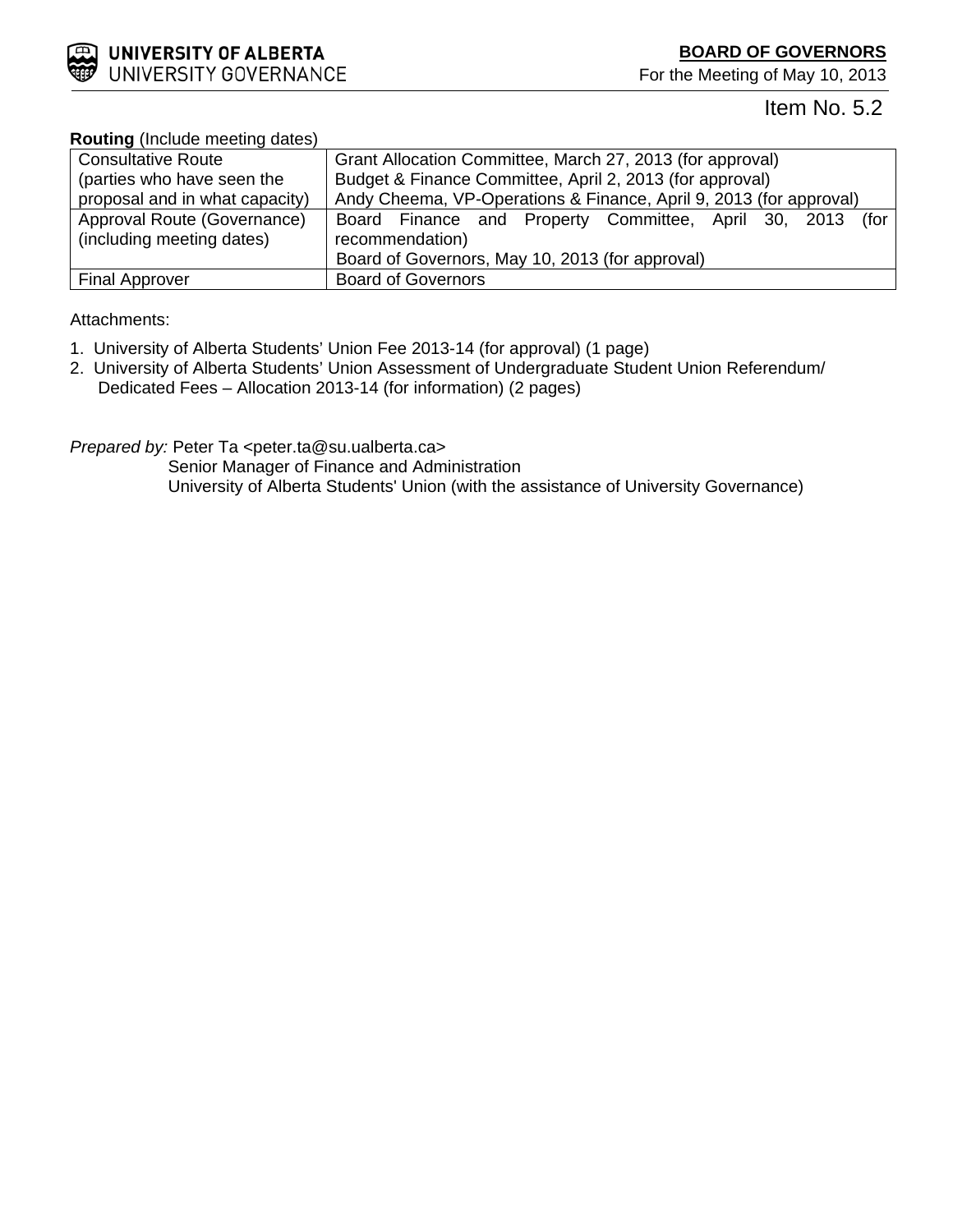Undergraduate students are assessed fees from both Schedule 1, 2 and 3:

| Schedule 1:                                      |                                                  |                                                                 |          |         |         | Schedule 2:                                      |         |  |
|--------------------------------------------------|--------------------------------------------------|-----------------------------------------------------------------|----------|---------|---------|--------------------------------------------------|---------|--|
| Students' Union Undergraduate Fees - TERM        | Students' Union Undergraduate Fees - ANNUAL/TERM |                                                                 |          |         |         |                                                  |         |  |
|                                                  | Effective: September 1, 2013                     |                                                                 |          |         |         | Effective: September 1, 2013                     |         |  |
|                                                  | <b>Undergraduate Student Fee Types</b>           |                                                                 |          |         |         |                                                  |         |  |
|                                                  |                                                  | 1. Basic Fee 2. Engineering 3. Augustana 4. Business 5. Science |          |         |         | 6. Nursing                                       |         |  |
| Fall or Winter Term Full Time Fees:              |                                                  |                                                                 |          |         |         | Fall Term Full Time Fees:                        |         |  |
| Students' Union Fee                              | \$37.50                                          | \$37.50                                                         | 37.50    | \$37.50 | \$37.50 | <b>Students' Union Fee</b>                       | \$37.50 |  |
| <b>Referendum Fees</b>                           | \$31.73                                          | \$35.73                                                         | 79.53    | \$39.23 | \$36.73 | Referendum Fees                                  | \$44.23 |  |
| <b>Total Fall or Winter Term Full Time Fees</b>  | \$69.23                                          | \$73.23                                                         | \$117.03 | \$76.73 | \$74.23 | <b>Total Fall or Winter Term Full Time Fees</b>  | \$81.73 |  |
| <b>Fall or Winter Term Part Time Fees:</b>       |                                                  |                                                                 |          |         |         | <b>Winter Term Full Time Fees:</b>               |         |  |
| Students' Union Fee                              | \$18.28                                          | \$18.28                                                         | 18.28    | \$18.28 | \$18.28 | Students' Union Fee                              | \$37.50 |  |
| <b>Referendum Fees</b>                           | \$28.77                                          | \$32.77                                                         | 79.53    | \$36.27 | \$33.77 | Referendum Fees                                  | \$31.73 |  |
| <b>Total Fall or Winter Term Part Time Fees</b>  | \$47.05                                          | \$51.05                                                         | \$97.81  | \$54.55 | \$52.05 | <b>Total Fall or Winter Term Full Time Fees</b>  | \$69.23 |  |
| Fall or Winter Term Off Campus Student Fees:     |                                                  |                                                                 |          |         |         | <b>Fall Term Part Time Fees:</b>                 |         |  |
| Students' Union Fee                              | \$18.28                                          | \$18.28                                                         |          | \$18.28 | \$18.28 | <b>Students' Union Fee</b>                       | \$18.28 |  |
| <b>Referendum Fees</b>                           | \$28.77                                          | \$32.77                                                         |          | \$28.77 | \$28.77 | Referendum Fees                                  | \$37.27 |  |
| <b>Total Fall or Winter Term Off Campus Fees</b> | \$47.05                                          | \$51.05                                                         | \$0.00   | \$47.05 | \$47.05 | <b>Total Fall or Winter Term Part Time Fees</b>  | \$55.55 |  |
| Spring or Summer Term Fees:                      |                                                  |                                                                 |          |         |         | Winter Term Part Time Fees:                      |         |  |
| Students' Union Fee                              | \$23.74                                          | \$23.74                                                         |          | \$23.74 | \$23.74 | <b>Students' Union Fee</b>                       | \$18.28 |  |
| <b>Referendum Fees</b>                           | \$10.43                                          | \$10.43                                                         |          | \$10.43 | \$10.43 | <b>Referendum Fees</b>                           | \$28.77 |  |
| <b>Total Spring or Summer Term Fees</b>          | \$34.17                                          | \$34.17                                                         | \$0.00   | \$34.17 | \$34.17 | <b>Total Fall or Winter Term Part Time Fees</b>  | \$47.05 |  |
| Spring or Summer Term Off Campus Fees:           |                                                  |                                                                 |          |         |         | Fall or Winter Term Off Campus Student Fees:     |         |  |
| Students' Union Fee                              | \$23.74                                          | \$23.74                                                         |          | \$23.74 | \$23.74 | Students' Union Fee                              | \$18.28 |  |
| <b>Referendum Fees</b>                           | \$10.43                                          | \$10.43                                                         |          | \$10.43 | \$10.43 | Referendum Fees                                  | \$28.77 |  |
| <b>Total Spring or Summer Term Off Campus</b>    | \$34.17                                          | \$34.17                                                         | \$0.00   | \$34.17 | \$34.17 | <b>Total Fall or Winter Term Off Campus Fees</b> | \$47.05 |  |
|                                                  |                                                  |                                                                 |          |         |         | <b>Spring or Summer Term Fees:</b>               |         |  |
| Schedule 3:                                      |                                                  |                                                                 |          |         |         | <b>Students' Union Fee</b>                       | \$23.74 |  |

|                                             |                                         |          |         | <b>Referendum Fees</b>                        |  | \$10.43 |
|---------------------------------------------|-----------------------------------------|----------|---------|-----------------------------------------------|--|---------|
| Students' Union Undergraduate Fees - ANNUAL | <b>Total Spring or Summer Term Fees</b> |          | \$34.17 |                                               |  |         |
| 7. Health and Dental Plan                   |                                         |          |         |                                               |  |         |
|                                             | <b>Health Plan FeeDental Plan Fee</b>   |          |         | Spring or Summer Term Off Campus Fees:        |  |         |
| <b>Fall and Winter Full Time Fees:</b>      |                                         |          |         | Students' Union Fee                           |  | \$23.74 |
| Referendum Fee                              | \$110.27                                | \$111.69 |         | <b>Referendum Fees</b>                        |  | \$10.43 |
| <b>Fall and Winter Part Time Fees:</b>      |                                         |          |         | <b>Total Spring or Summer Term Off Campus</b> |  | \$34.17 |
| Referendum Fee                              | \$110.27                                | \$111.69 |         |                                               |  |         |
| <b>Fall and Winter Off Campus Fees:</b>     |                                         |          |         |                                               |  |         |
| Referendum Fee                              | \$110.27                                | \$111.69 |         |                                               |  |         |
| See Note #7 below for explanation           |                                         |          |         |                                               |  |         |

1 The Basic Fee (Column 1) applies to all students except those in the Faculty of Engineering, Augustana, Faculty of Business, Faculty of Nursing - Note: Other than the Faculty of Nursing & **Health Fee, all fees are per Term.**

**2 Engineering students are assessed the Basic Fee for all terms (which is included in Column 2) , plus a \$4/term Faculty Association Fee which is included in the Referendum portion of the fee in Column 2. This Faculty Association Fee is not being assessed for Intersession terms.**

**3 Augustana students are assessed the amount in Column 3 for Fall/Winter Terms. Council has decided not to assess Augustana Off-Campus or Intersession students at this time. The Referendum portion of the Augustana Fee in Column 3 includes a \$65.00/term Faculty Association Fee.**

**4 Business students are assessed the Basic Fee for all terms (which is included in Column 4) , plus a \$7.50/term Faculty Association Fee which is included in the Referendum portion of the fee in Column 4. This Faculty Association Fee is only being assessed in the Fall and Winter Full Time and Part Time terms, not Intersession of Off-Campus.**

**5 Science students are assessed the Basic Fee for all terms (which is included in Column 5) , plus a \$5.00/term Faculty Association Fee (called SCI-5) which is included in the Referendum portion of the fee in Column 5. Association Fee is only being assessed in the Fall and Winter Full Time and Part Time terms, but not including Intersession or Off-Campus Students.**

- **6 Nursing students are assessed the Basic Fee for all terms (which is included in Column 6) , plus a \$12.50 Faculty Association Fee for Full Time Fall Term Students, and a \$8.50 Faculty Association Fee for Part Time Fall Term Students, which is included in the Referendum portion of the fee in Column 6. This Faculty Association Fee is only being assessed in the Fall Term, and does not include Intersession or Off-Campus students.**
- **7 HEALTH AND DENTAL PLAN FEE: This fee is assessed to all full and part time undergraduate students on an annual basis effective September 1, 2009. It is to be assessed on all undergraduate students enrolled in the Fal Term for the full amount. It is assessed IN ADDITION to the term fees outlined in Schedule 1 above.**

All Students' Union fees (including Referendum fees) are subject to the Alberta CPI (1.11%) except for the Access Fund fee which is calculated on an Average Cost Index, or Faculty Association Fees (which have no increase). All applicable increases are already built into the above figure

| Effective: September 1, 2013                     |         |
|--------------------------------------------------|---------|
|                                                  |         |
| 6. Nursing                                       |         |
| <b>Fall Term Full Time Fees:</b>                 |         |
| Students' Union Fee                              | \$37.50 |
| Referendum Fees                                  | \$44.23 |
|                                                  |         |
| <b>Total Fall or Winter Term Full Time Fees</b>  | \$81.73 |
| <b>Winter Term Full Time Fees:</b>               |         |
| Students' Union Fee                              | \$37.50 |
| Referendum Fees                                  | \$31.73 |
|                                                  |         |
| <b>Total Fall or Winter Term Full Time Fees</b>  | \$69.23 |
| <b>Fall Term Part Time Fees:</b>                 |         |
| <b>Students' Union Fee</b>                       | \$18.28 |
| Referendum Fees                                  | \$37.27 |
|                                                  |         |
| <b>Total Fall or Winter Term Part Time Fees</b>  | \$55.55 |
| <b>Winter Term Part Time Fees:</b>               |         |
| Students' Union Fee                              | \$18.28 |
| Referendum Fees                                  | \$28.77 |
|                                                  |         |
| <b>Total Fall or Winter Term Part Time Fees</b>  | \$47.05 |
| Fall or Winter Term Off Campus Student Fees:     |         |
| <b>Students' Union Fee</b>                       | \$18.28 |
| Referendum Fees                                  | \$28.77 |
|                                                  |         |
| <b>Total Fall or Winter Term Off Campus Fees</b> | \$47.05 |
| <b>Spring or Summer Term Fees:</b>               |         |
| <b>Students' Union Fee</b>                       | \$23.74 |
| Referendum Fees                                  | \$10.43 |
|                                                  |         |
| <b>Total Spring or Summer Term Fees</b>          | \$34.17 |
| Spring or Summer Term Off Campus Fees:           |         |
| <b>Students' Union Fee</b>                       | \$23.74 |
| Referendum Fees                                  | \$10.43 |
|                                                  |         |
| <b>Total Spring or Summer Term Off Campus</b>    | \$34.17 |
|                                                  |         |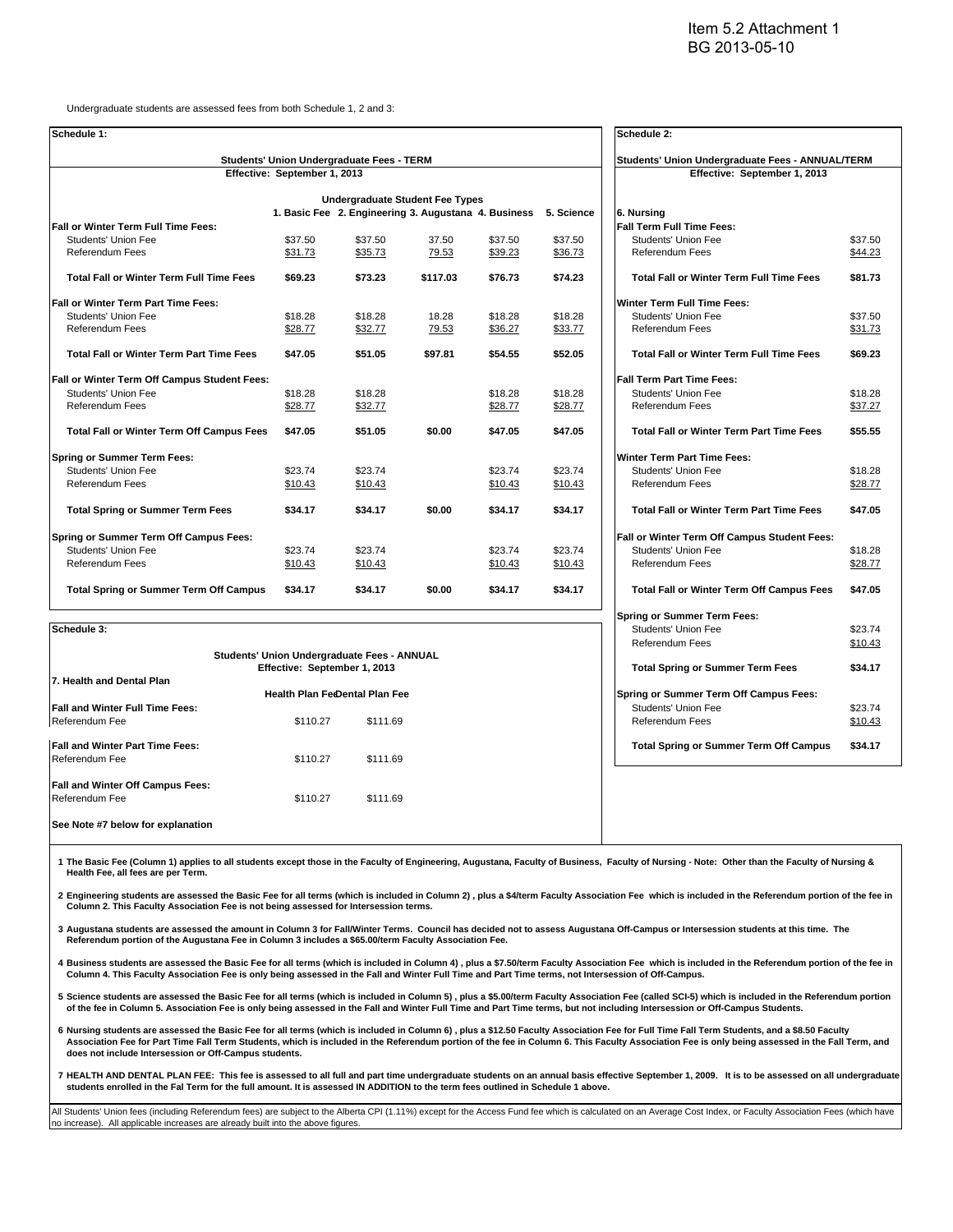**UNIVERSITY OF ALBERTA STUDENTS' UNION ASSESSMENT OF UNDERGRADUATE STUDENT UNION REFERENDUM/DEDICATED FEES - ALLOCATION 2013-14**

#### Item 5.2 Attachment 2

| NAME OF DEDICATED FUND                                                                                                                             | CPI<br><b>Tuition</b><br>YEAR<br><b>IMPLEMENTED</b> | 6.90%<br>7.50%<br>2003/04<br>FEE<br><b>PER TERM</b> | 0.70%<br>5.30%<br>2004/05<br>FEE<br><b>PER TERM</b> | 1.40%<br>5.75%<br>2005/06<br>FEE<br><b>PER TERM</b> | 2.10%<br>0.00%<br>2006/07<br><b>FEE</b><br><b>PER TERM</b> | 3.90%<br>3.30%<br>2007/08<br><b>FEE</b><br><b>PER TERM</b> | 4.10%<br>4.60%<br>2008/09<br><b>FEE</b><br><b>PER TERM</b> | 1.90%<br>4.10%<br>2009/10<br><b>FEE</b><br><b>PER TERM</b> | 0.70%<br>1.50%<br>2010/11<br>FEE<br><b>PER TERM</b> | 1.00%<br>0.35%<br>2011/12<br>FEE<br><b>PER TERM</b> | 2.90%<br>1.45%<br>2012/13<br><b>FEE</b><br><b>PER TERM</b> | 1.11%<br>0.00%<br>2013/14<br>FEE.<br><b>PER TERM</b> |
|----------------------------------------------------------------------------------------------------------------------------------------------------|-----------------------------------------------------|-----------------------------------------------------|-----------------------------------------------------|-----------------------------------------------------|------------------------------------------------------------|------------------------------------------------------------|------------------------------------------------------------|------------------------------------------------------------|-----------------------------------------------------|-----------------------------------------------------|------------------------------------------------------------|------------------------------------------------------|
| <b>WUSK(WORLD REFUGEE STUDENTS)</b>                                                                                                                | 1988                                                |                                                     |                                                     |                                                     |                                                            |                                                            |                                                            |                                                            |                                                     |                                                     |                                                            |                                                      |
| Full-time assessment<br>Part-time assessment                                                                                                       |                                                     | 0.38<br>0.38                                        | 0.38<br>0.38                                        | 0.39<br>0.39                                        | 0.40<br>0.40                                               | 0.41<br>0.41                                               | 0.43<br>0.43                                               | 0.44<br>0.44                                               | 0.44<br>0.44                                        | 0.44<br>0.44                                        | 0.45<br>0.45                                               | 0.45<br>0.45                                         |
| STUDENTS INVOLVEMENT ENDOWMENT                                                                                                                     | 1990                                                |                                                     |                                                     |                                                     |                                                            |                                                            |                                                            |                                                            |                                                     |                                                     |                                                            |                                                      |
| Full-time assessment<br>Part-time assessment                                                                                                       |                                                     | 0.67<br>0.67                                        | 0.67<br>0.67                                        | 0.68<br>0.68                                        | 0.00<br>0.00                                               | 0.00<br>0.00                                               | 0.00<br>0.00                                               | 0.00<br>0.00                                               | 0.00<br>0.00                                        | 0.00<br>0.00                                        | 0.00<br>0.00                                               | 0.00<br>0.00                                         |
| <b>CJSR</b>                                                                                                                                        | 1989                                                |                                                     |                                                     |                                                     |                                                            |                                                            |                                                            |                                                            |                                                     |                                                     |                                                            |                                                      |
| Full-time assessment<br>Part-time assessment                                                                                                       |                                                     | 1.68<br>0.61                                        | 1.69<br>0.61                                        | 1.71<br>0.62                                        | 1.75<br>0.63                                               | 1.82<br>0.65                                               | 1.89<br>0.68                                               | 1.93<br>0.69                                               | 1.94<br>0.69                                        | 1.96<br>0.70                                        | 2.02<br>0.72                                               | 2.04<br>0.73                                         |
| GOLDEN BEAR AND PANDA LEGACY FUND                                                                                                                  | 1991                                                |                                                     |                                                     |                                                     |                                                            |                                                            |                                                            |                                                            |                                                     |                                                     |                                                            |                                                      |
| Full-time assessment<br>Part-time assessment                                                                                                       |                                                     | 3.36<br>3.36                                        | 3.38<br>3.38                                        | 3.43<br>3.43                                        | 3.50<br>3.50                                               | 3.64<br>3.64                                               | 3.79<br>3.79                                               | 3.86<br>3.86                                               | 3.89<br>3.89                                        | 3.93<br>3.93                                        | 4.04<br>4.04                                               | 4.08<br>4.08                                         |
|                                                                                                                                                    |                                                     |                                                     |                                                     |                                                     |                                                            |                                                            |                                                            |                                                            |                                                     |                                                     |                                                            |                                                      |
| <b>CAMPUS RECREATION</b><br>Full-time assessment                                                                                                   | 1994                                                | 3.13                                                | 3.15                                                | 3.19                                                | 3.26                                                       | 3.39                                                       | 3.53                                                       | 3.60                                                       | 3.63                                                | 3.67                                                | 3.78                                                       | 3.82                                                 |
| Part-time assessment                                                                                                                               |                                                     | 3.13                                                | 3.15                                                | 3.19                                                | 3.26                                                       | 3.39                                                       | 3.53                                                       | 3.60                                                       | 3.63                                                | 3.67                                                | 3.78                                                       | 3.82                                                 |
| Intersession assessment                                                                                                                            |                                                     | 3.13                                                | 3.15                                                | 3.19                                                | 3.26                                                       | 3.39                                                       | 3.53                                                       | 3.60                                                       | 3.63                                                | 3.67                                                | 3.78                                                       | 3.82                                                 |
| <b>ACCESS FUND</b><br>Full-time assessment                                                                                                         | 1995                                                | 14.14                                               | 14.89                                               | 15.75                                               | 15.75                                                      | 16.27                                                      | 17.02                                                      | 17.72                                                      | 17.99                                               | 14.37                                               | 14.68                                                      | 14.08                                                |
| Part-time assessment                                                                                                                               |                                                     | 14.14                                               | 14.89                                               | 15.75                                               | 15.75                                                      | 16.27                                                      | 17.02                                                      | 17.72                                                      | 17.99                                               | 14.37                                               | 14.68                                                      | 14.08                                                |
| Intersession assessment                                                                                                                            |                                                     | 6.21                                                | 6.54                                                | 6.92                                                | 6.92                                                       | 7.15                                                       | 7.48                                                       | 7.79                                                       | 7.91                                                | 6.32                                                | 6.46                                                       | 6.20                                                 |
| <b>STUDENT LEGAL SERVICES</b>                                                                                                                      | 1998                                                |                                                     |                                                     |                                                     |                                                            |                                                            |                                                            |                                                            |                                                     |                                                     |                                                            |                                                      |
| Full-time assessment<br>Part-time assessment                                                                                                       |                                                     | 0.58<br>0.58                                        | 0.58<br>0.58                                        | 0.59<br>0.59                                        | 0.60<br>0.60                                               | 0.62<br>0.62                                               | 0.65<br>0.65                                               | 0.66<br>0.66                                               | 0.66<br>0.66                                        | 0.67<br>0.67                                        | 0.69<br>0.69                                               | 0.70<br>0.70                                         |
|                                                                                                                                                    |                                                     |                                                     |                                                     |                                                     |                                                            |                                                            |                                                            |                                                            |                                                     |                                                     |                                                            |                                                      |
| <b>APIRG</b>                                                                                                                                       |                                                     |                                                     |                                                     |                                                     |                                                            |                                                            |                                                            |                                                            |                                                     |                                                     |                                                            |                                                      |
| Full-time assessment<br>Part-time assessment                                                                                                       | 2001                                                | 2.71<br>1.35                                        | 2.73<br>1.36                                        | 2.77<br>1.38                                        | 2.83<br>1.41                                               | 2.94<br>1.46                                               | 3.06<br>1.52                                               | 3.12<br>1.55                                               | 3.14<br>1.56                                        | 3.17<br>1.58                                        | 3.26<br>1.63                                               | 3.30<br>1.65                                         |
| <b>GATEWAY FUND</b>                                                                                                                                |                                                     |                                                     |                                                     |                                                     |                                                            |                                                            |                                                            |                                                            |                                                     |                                                     |                                                            |                                                      |
| Full-time assessment                                                                                                                               |                                                     | 2.67                                                | 2.69                                                | 2.73                                                | 2.79                                                       | 2.90                                                       | 3.02                                                       | 3.08                                                       | 3.10                                                | 3.13                                                | 3.22                                                       | 3.26                                                 |
| Part-time assessment                                                                                                                               |                                                     | 1.34                                                | 1.35                                                | 1.37                                                | 2.79                                                       | 2.90                                                       | 3.02                                                       | 3.08                                                       | 3.10                                                | 3.13                                                | 3.22                                                       | 3.26                                                 |
| Intersession assessment                                                                                                                            |                                                     |                                                     |                                                     |                                                     | 0.36                                                       | 0.37                                                       | 0.39                                                       | 0.40                                                       | 0.40                                                | 0.40                                                | 0.41                                                       | 0.41                                                 |
| Total Fees Allocated to Referendum/(Dedicated Fee)- Full Time Term<br>Total Fees Allocated to Students' Union Services/Operations - Full Time Term |                                                     | 32.08<br>28.41                                      | 32.94<br>28.61                                      | 34.05<br>29.01                                      | 33.75<br>29.62                                             | 34.97<br>30.78                                             | 36.49<br>32.04                                             | 34.41<br>35.43                                             | 34.79<br>35.68                                      | 31.34<br>36.04                                      | 32.14<br>37.09                                             | 31.73<br>37.50                                       |
| <b>Total Fall or Winter Term Full Time Fees</b>                                                                                                    |                                                     | 60.49                                               | 61.55                                               | 63.06                                               | 63.37                                                      | 65.75                                                      | 68.53                                                      | 69.84                                                      | 70.47                                               | 67.38                                               | 69.23                                                      | 69.23                                                |
| Total Fees Allocated to Referendum/(Dedicated Fee)- Part Time Term                                                                                 |                                                     | 25.90                                               | 26.71                                               | 27.74                                               | 28.69                                                      | 29.70                                                      | 31.01                                                      | 31.60                                                      | 31.96                                               | 28.49                                               | 29.21                                                      | 28.77                                                |
| Total Fees Allocated to Students' Union Services/Operations - Part Time Term<br><b>Total Fall or Winter Term Part Time Fees</b>                    |                                                     | 15.04<br>40.94                                      | 15.15<br>41.86                                      | 15.36<br>43.10                                      | 15.68<br>44.37                                             | 16.29<br>45.99                                             | 16.96<br>47.97                                             | 17.28<br>48.88                                             | 17.40<br>49.36                                      | 17.57<br>46.06                                      | 18.08<br>47.29                                             | 18.28<br>47.05                                       |
| Total Fees Allocated to Referendum/(Dedicated Fee)- Intersession                                                                                   |                                                     | 9.34                                                | 9.69                                                | 10.11                                               | 10.54                                                      | 10.91                                                      | 11.40                                                      | 11.79                                                      | 11.94                                               | 10.39                                               | 10.65                                                      | 10.43                                                |
| Total Fees Allocated to Students' Union Services/Operations - Intersession<br><b>Total Spring or Summer Term Fees</b>                              |                                                     | 19.51<br>28.85                                      | 19.65<br>29.34                                      | 19.93<br>30.04                                      | 20.35<br>30.89                                             | 21.14<br>32.05                                             | 22.01<br>33.41                                             | 22.43<br>34.22                                             | 22.59<br>34.53                                      | 22.82<br>33.21                                      | 23.48<br>34.13                                             | 23.74<br>34.17                                       |
| <b>Faculty of Engineering Students</b>                                                                                                             |                                                     |                                                     |                                                     |                                                     |                                                            |                                                            |                                                            |                                                            |                                                     |                                                     |                                                            |                                                      |
| Total Fees Allocated to Referendum/(Dedicated Fee)- Full Time Term                                                                                 |                                                     | 35.81                                               | 36.67                                               | 37.78                                               | 37.75                                                      | 38.97                                                      | 40.49                                                      | 38.41                                                      | 38.79                                               | 35.34                                               | 36.14                                                      | 35.73                                                |
| Total Fees Allocated to Students' Union Services/Operations - Full Time Term                                                                       |                                                     | 28.41                                               | 28.61                                               | 29.01                                               | 29.62                                                      | 30.78                                                      | 32.04                                                      | 35.43                                                      | 35.68                                               | 36.04                                               | 37.09                                                      | 37.50                                                |
| <b>Total Fall or Winter Term Full Time Fees</b>                                                                                                    |                                                     | 64.22                                               | 65.28                                               | 66.79                                               | 67.37                                                      | 69.75                                                      | 72.53                                                      | 73.84                                                      | 74.47                                               | 71.38                                               | 73.23                                                      | 73.23                                                |
| Total Fees Allocated to Referendum/(Dedicated Fee)- Part Time Term<br>Total Fees Allocated to Students' Union Services/Operations - Part Time Term |                                                     | 29.63<br>15.04                                      | 30.44<br>15.15                                      | 31.47<br>15.36                                      | 32.69<br>15.68                                             | 33.70<br>16.29                                             | 35.01<br>16.96                                             | 35.60<br>17.28                                             | 35.96<br>17.40                                      | 32.49<br>17.57                                      | 33.21<br>18.08                                             | 32.77<br>18.28                                       |
| <b>Total Fall or Winter Term Part Time Fees</b>                                                                                                    |                                                     | 44.67                                               | 45.59                                               | 46.83                                               | 48.37                                                      | 49.99                                                      | 51.97                                                      | 52.88                                                      | 53.36                                               | 50.06                                               | 51.29                                                      | 51.05                                                |
| Total Fees Allocated to Referendum/(Dedicated Fee)- Intersession                                                                                   |                                                     | 9.34                                                | 9.69                                                | 10.11                                               | 10.54                                                      | 10.91                                                      | 11.40                                                      | 11.79                                                      | 11.94                                               | 10.39                                               | 10.65                                                      | 10.43                                                |
| Total Fees Allocated to Students' Union Services/Operations - Intersession<br><b>Total Spring or Summer Term Fees</b>                              |                                                     | 19.51<br>28.85                                      | 19.65<br>29.34                                      | 19.93<br>30.04                                      | 20.35<br>30.89                                             | 21.14<br>32.05                                             | 22.01<br>33.41                                             | 22.43<br>34.22                                             | 22.59<br>34.53                                      | 22.82<br>33.21                                      | 23.48<br>34.13                                             | 23.74<br>34.17                                       |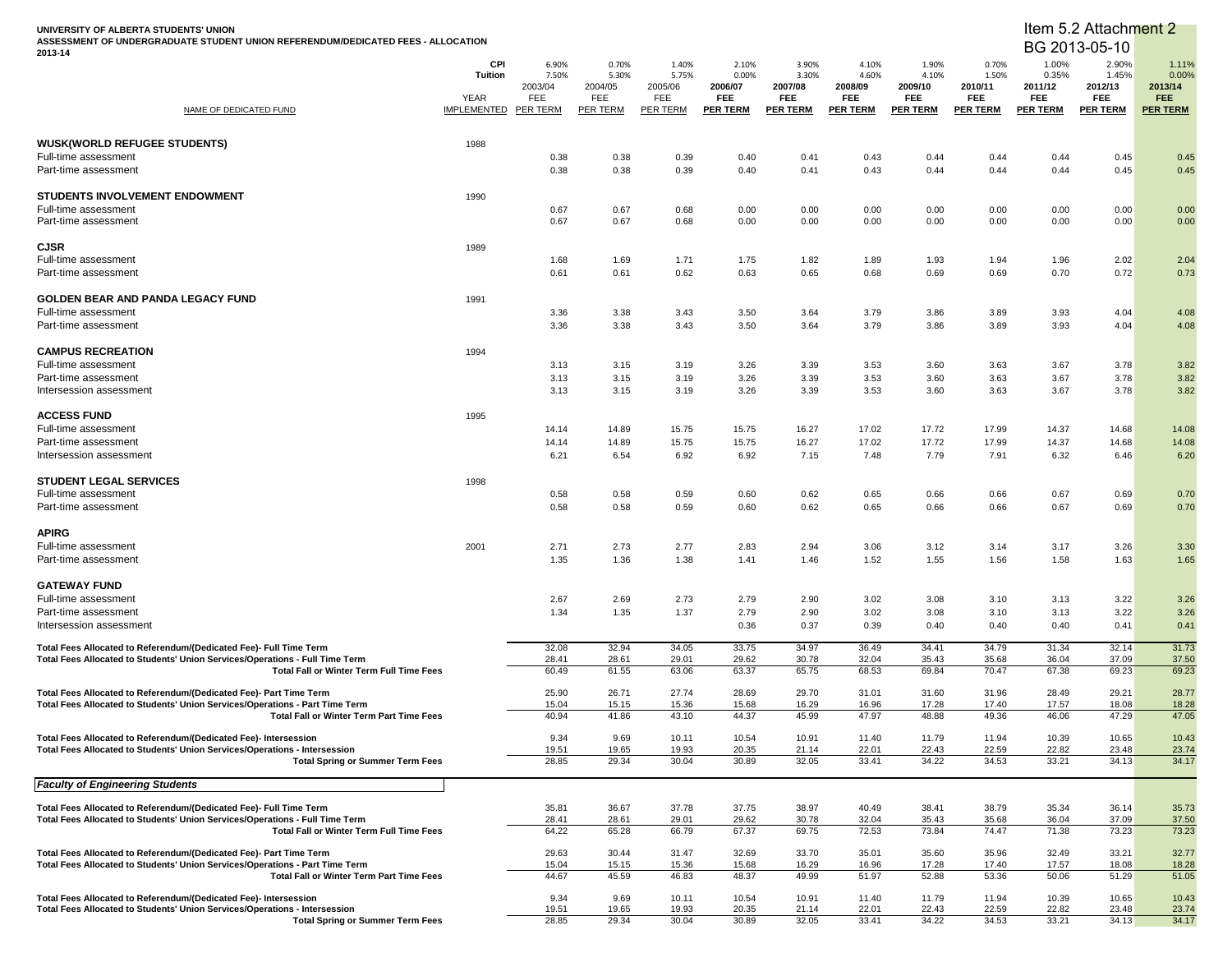| NAME OF DEDICATED FUND                                                                                                                                                                                                                                                                              | CPI<br>Tuition<br>YEAR<br><b>IMPLEMENTED</b> | 6.90%<br>7.50%<br>2003/04<br>FEE<br><b>PER TERM</b> | 0.70%<br>5.30%<br>2004/05<br>FEE<br><b>PER TERM</b> | 1.40%<br>5.75%<br>2005/06<br>FEE<br><b>PER TERM</b> | 2.10%<br>0.00%<br>2006/07<br>FEE<br><b>PER TERM</b> | 3.90%<br>3.30%<br>2007/08<br>FEE<br><b>PER TERM</b> | 4.10%<br>4.60%<br>2008/09<br>FEE<br><b>PER TERM</b> | 1.90%<br>4.10%<br>2009/10<br>FEE<br><b>PER TERM</b> | 0.70%<br>1.50%<br>2010/11<br>FEE<br><b>PER TERM</b> | 1.00%<br>0.35%<br>2011/12<br>FEE<br><b>PER TERM</b> | 2.90%<br>1.45%<br>2012/13<br><b>FEE</b><br><b>PER TERM</b> | 1.11%<br>0.00%<br>2013/14<br>FEE.<br><b>PER TERM</b> |
|-----------------------------------------------------------------------------------------------------------------------------------------------------------------------------------------------------------------------------------------------------------------------------------------------------|----------------------------------------------|-----------------------------------------------------|-----------------------------------------------------|-----------------------------------------------------|-----------------------------------------------------|-----------------------------------------------------|-----------------------------------------------------|-----------------------------------------------------|-----------------------------------------------------|-----------------------------------------------------|------------------------------------------------------------|------------------------------------------------------|
| <b>Augustana Students</b>                                                                                                                                                                                                                                                                           | 2007                                         |                                                     |                                                     |                                                     |                                                     |                                                     |                                                     |                                                     |                                                     |                                                     |                                                            |                                                      |
| Assessment for Dedicated fees of ELB, Access, Wusc and Faculty Fee of \$65.00/term**<br>Total Fees Allocated to Students' Union Services/Operations - Part Time Equivalent*<br>*change to ft equivalent in 2009/10<br>**Change Faculty Fee to \$65.00/term from \$62.50/term effective Sept 1, 2009 |                                              |                                                     |                                                     | 17.16<br>7.68                                       | 79.00<br>15.68                                      | 79.54<br>16.29                                      | 80.32<br>16.96<br>97.28                             | 83.16<br>17.28<br>100.44                            | 83.43<br>35.68<br>119.11                            | 79.81<br>36.04<br>115.85                            | 80.13<br>37.09<br>117.22                                   | 79.53<br>37.50<br>117.03                             |
| <b>Faculty of Business Students</b>                                                                                                                                                                                                                                                                 | 2008                                         |                                                     |                                                     |                                                     |                                                     |                                                     |                                                     |                                                     |                                                     |                                                     |                                                            |                                                      |
| Total Fees Allocated to Referendum/(Dedicated Fee)- Full Time Term<br>Total Fees Allocated to Students' Union Services/Operations - Full Time Term<br><b>Total Fall or Winter Term Full Time Fees</b>                                                                                               |                                              |                                                     |                                                     |                                                     |                                                     | 42.47<br>30.78<br>73.25                             | 43.99<br>32.04<br>76.03                             | 41.91<br>35.43<br>77.34                             | 42.29<br>35.68<br>77.97                             | 38.84<br>36.04<br>74.88                             | 39.64<br>37.09<br>76.73                                    | 39.23<br>37.50<br>76.73                              |
| Total Fees Allocated to Referendum/(Dedicated Fee)- Part Time Term<br>Total Fees Allocated to Students' Union Services/Operations - Part Time Term<br><b>Total Fall or Winter Term Part Time Fees</b>                                                                                               |                                              |                                                     |                                                     |                                                     |                                                     | 37.20<br>16.29<br>53.49                             | 38.51<br>16.96<br>55.47                             | 39.10<br>17.28<br>56.38                             | 39.46<br>17.40<br>56.86                             | 35.99<br>17.57<br>53.56                             | 36.71<br>18.08<br>54.79                                    | 36.27<br>18.28<br>54.55                              |
| Total Fees Allocated to Referendum/(Dedicated Fee)- Intersession<br>Total Fees Allocated to Students' Union Services/Operations - Intersession<br><b>Total Spring or Summer Term Fees</b>                                                                                                           |                                              |                                                     |                                                     |                                                     |                                                     | 10.91<br>21.14<br>32.05                             | 11.40<br>22.01<br>33.41                             | 11.79<br>22.43<br>34.22                             | 11.94<br>22.59<br>34.53                             | 10.39<br>22.82<br>33.21                             | 10.65<br>23.48<br>34.13                                    | 10.43<br>23.74<br>34.17                              |
| <b>Faculty of Nursing Students</b>                                                                                                                                                                                                                                                                  | 2009                                         |                                                     |                                                     |                                                     |                                                     |                                                     |                                                     |                                                     |                                                     |                                                     |                                                            |                                                      |
| Total Fees Allocated to Referendum/(Dedicated Fee)- Full Time FALL Term<br>Total Fees Allocated to Students' Union Services/Operations - Full Time Term<br><b>Total Fall or Winter Term Full Time Fees</b>                                                                                          | 2013                                         |                                                     |                                                     |                                                     |                                                     |                                                     | 40.24<br>32.04<br>72.28                             | 38.16<br>35.43<br>73.59                             | 38.54<br>35.68<br>74.22                             | 35.09<br>36.04<br>71.13                             | 32.14<br>37.09<br>69.23                                    | 44.23<br>37.50<br>81.73                              |
| Total Fees Allocated to Referendum/(Dedicated Fee)- Full Time WINTER Term<br>Total Fees Allocated to Students' Union Services/Operations - Full Time Term<br><b>Total Fall or Winter Term Full Time Fees</b>                                                                                        | 2013                                         |                                                     |                                                     |                                                     |                                                     |                                                     | 40.24<br>32.04<br>72.28                             | 38.16<br>35.43<br>73.59                             | 38.54<br>35.68<br>74.22                             | 35.09<br>36.04<br>71.13                             | 32.14<br>37.09<br>69.23                                    | 31.73<br>37.50<br>69.23                              |
| Total Fees Allocated to Referendum/(Dedicated Fee)- FALL Part Time Term<br>Total Fees Allocated to Students' Union Services/Operations - Part Time Term<br><b>Total Fall or Winter Term Part Time Fees</b>                                                                                          | 2013                                         |                                                     |                                                     |                                                     |                                                     |                                                     | 34.76<br>16.96<br>51.72                             | 35.35<br>17.28<br>52.63                             | 35.71<br>17.40<br>53.11                             | 32.24<br>17.57<br>49.81                             | 29.21<br>18.08<br>47.29                                    | 37.27<br>18.28<br>55.55                              |
| Total Fees Allocated to Referendum/(Dedicated Fee)- WINTER Part Time Term<br>Total Fees Allocated to Students' Union Services/Operations - Part Time Term<br><b>Total Fall or Winter Term Part Time Fees</b>                                                                                        | 2013                                         |                                                     |                                                     |                                                     |                                                     |                                                     | 34.76<br>16.96<br>51.72                             | 35.35<br>17.28<br>52.63                             | 35.71<br>17.40<br>53.11                             | 32.24<br>17.57<br>49.81                             | 29.21<br>18.08<br>47.29                                    | 28.77<br>18.28<br>47.05                              |
| <b>Faculty of Science Students</b>                                                                                                                                                                                                                                                                  | 2013                                         |                                                     |                                                     |                                                     |                                                     |                                                     |                                                     |                                                     |                                                     |                                                     |                                                            |                                                      |
| Total Fees Allocated to Referendum/(Dedicated Fee)- Full Time Term<br>Total Fees Allocated to Students' Union Services/Operations - Full Time Term<br><b>Total Fall or Winter Term Full Time Fees</b>                                                                                               |                                              |                                                     |                                                     |                                                     |                                                     |                                                     |                                                     |                                                     |                                                     |                                                     |                                                            | 36.73<br>37.50<br>74.23                              |
| Total Fees Allocated to Referendum/(Dedicated Fee)- Part Time Term<br>Total Fees Allocated to Students' Union Services/Operations - Part Time Term<br>Total Fall or Winter Term Part Time Fees                                                                                                      |                                              |                                                     |                                                     |                                                     |                                                     |                                                     |                                                     |                                                     |                                                     |                                                     |                                                            | 33.77<br>18.28<br>52.05                              |
| Total Fees Allocated to Referendum/(Dedicated Fee)- Intersession<br>Total Fees Allocated to Students' Union Services/Operations - Intersession<br><b>Total Spring or Summer Term Fees</b>                                                                                                           |                                              |                                                     |                                                     |                                                     |                                                     |                                                     |                                                     |                                                     |                                                     |                                                     |                                                            | 10.43<br>23.74<br>34.17                              |
| <b>HEALTH AND DENTAL PLAN</b><br>Full and Part Time Annual Fee - Health<br>Full and Part Time Annual Fee - Dental                                                                                                                                                                                   |                                              |                                                     |                                                     |                                                     |                                                     |                                                     |                                                     | 109.34<br>83.00                                     | 109.34<br>83.00                                     | 105.99<br>107.34                                    | 109.06<br>110.46                                           | 110.27<br>111.69                                     |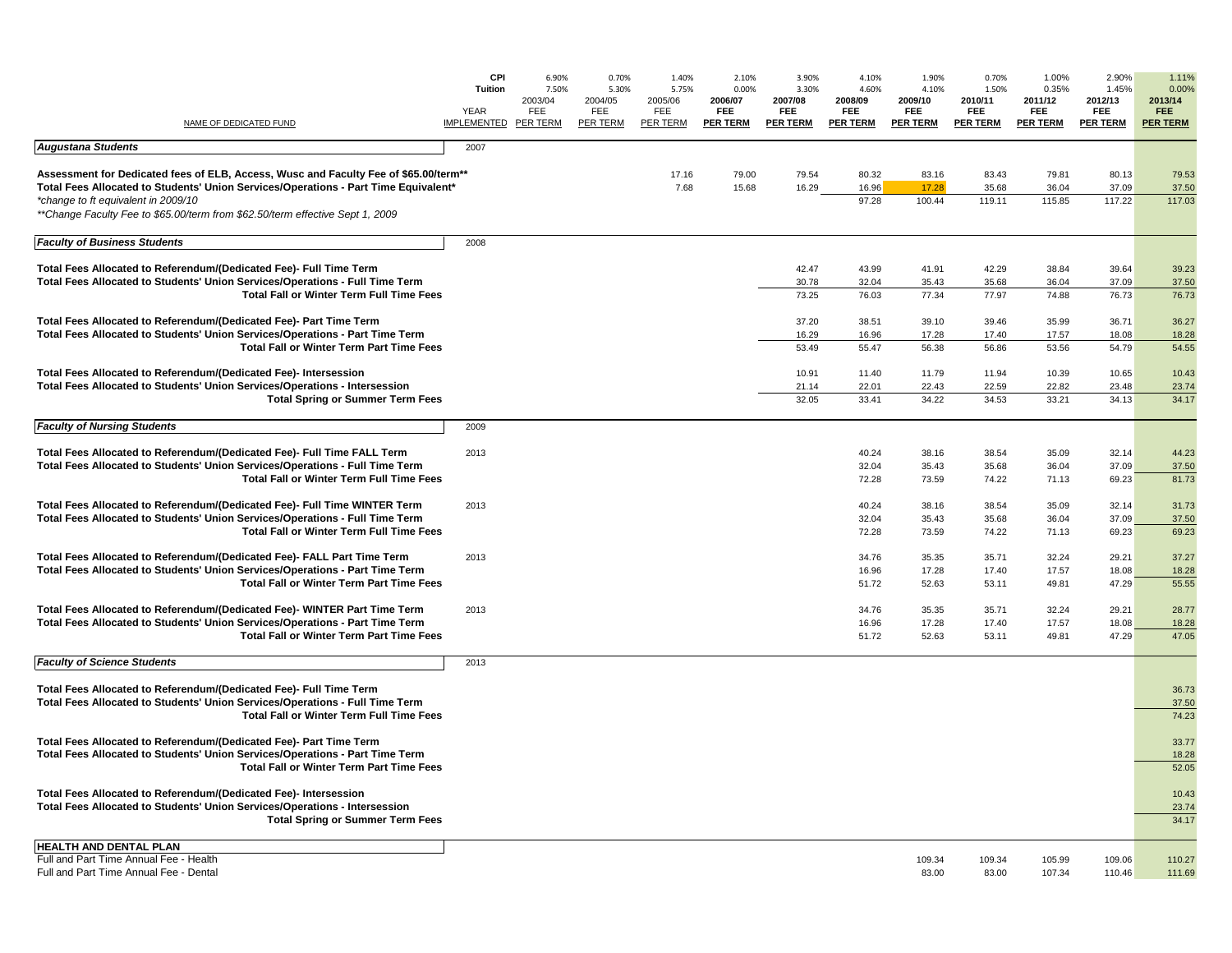<span id="page-10-0"></span>

Item No. 6.1

# **OUTLINE OF ISSUE**

## Agenda Title: **Board Committee Appointments**

**Motion**: Subject to Ministerial appointment, THAT the Board of Governors, on the recommendation of the Board Chair, Mr. Douglas Goss, approve the appointments to Board Committees as set forth in Attachment 1 to the agenda documentation.

#### **Item**

| <b>Action Requested</b> | $\boxtimes$ Approval Recommendation Discussion/Advice Information |
|-------------------------|-------------------------------------------------------------------|
| Proposed by             | Douglas Goss, Chair of the Board of Governors                     |
| <b>Presenters</b>       | Douglas Goss, Chair of the Board of Governors; Marion Haggarty-   |
|                         | <b>France, University Secretary</b>                               |
| Subject                 | <b>Appointments to Board Committees</b>                           |

## **Details**

| Responsibility                                  | <b>University Governance</b>                                                                                                                                                           |
|-------------------------------------------------|----------------------------------------------------------------------------------------------------------------------------------------------------------------------------------------|
| The Purpose of the Proposal is                  | To consider revisions to the annual appointment roster to Board                                                                                                                        |
| (please be specific)                            | Committees.                                                                                                                                                                            |
| The Impact of the Proposal is                   | To ensure that newly-appointed Board members have been appointed to                                                                                                                    |
|                                                 | Committees and that Committees membership reflects the appropriate<br>Terms of Reference.                                                                                              |
| Replaces/Revises (eg, policies,<br>resolutions) | Replaces the 2012-2013 Committee Membership List approved by the<br>Board on December 14, 2012.                                                                                        |
| Timeline/Implementation Date                    | Effective upon approval and receipt of the related Ministerial Orders.                                                                                                                 |
| <b>Estimated Cost</b>                           | N/A                                                                                                                                                                                    |
| Sources of Funding                              | N/A                                                                                                                                                                                    |
| <b>Notes</b>                                    | The Board of Governors annually reviews the recommendations of the<br>Board Chair for appointments to Board Standing and Other Committees.<br>Other appointments are made as required. |
|                                                 | These appointments reflect the change in graduate and undergraduate<br>student representation on the Board as a result of recent student<br>elections.                                 |

# **Alignment/Compliance**

| Alignment with Guiding                                                   | N/A                                                                                                                                                                                                                                                                                                                                                                                                                                                |
|--------------------------------------------------------------------------|----------------------------------------------------------------------------------------------------------------------------------------------------------------------------------------------------------------------------------------------------------------------------------------------------------------------------------------------------------------------------------------------------------------------------------------------------|
| <b>Documents</b>                                                         |                                                                                                                                                                                                                                                                                                                                                                                                                                                    |
| Compliance with Legislation,                                             | The Board's General Terms of Reference for Board Standing                                                                                                                                                                                                                                                                                                                                                                                          |
| Policy and/or Procedure                                                  | <b>Committees, Sections 3 and 4 state:</b>                                                                                                                                                                                                                                                                                                                                                                                                         |
| Relevant to the Proposal                                                 |                                                                                                                                                                                                                                                                                                                                                                                                                                                    |
| (please quote legislation and<br>include identifying section<br>numbers) | 3. A member of a Committee shall be appointed by the Board for a term<br>commencing on a date selected by the Board and expiring on the<br>earliest of:                                                                                                                                                                                                                                                                                            |
|                                                                          | the effective date of the resignation of that member from the Board;<br>(i)<br>(ii) the effective date of the resignation of that member from that<br>Committee:<br>(iii) a date selected by the Board;<br>(iv) the expiry date of the term of the appointment of a non-Board<br>member to the Committee; and<br>(v) the effective date of a general appointment of all members to that<br>committee (ordinarily the first Board meeting in June). |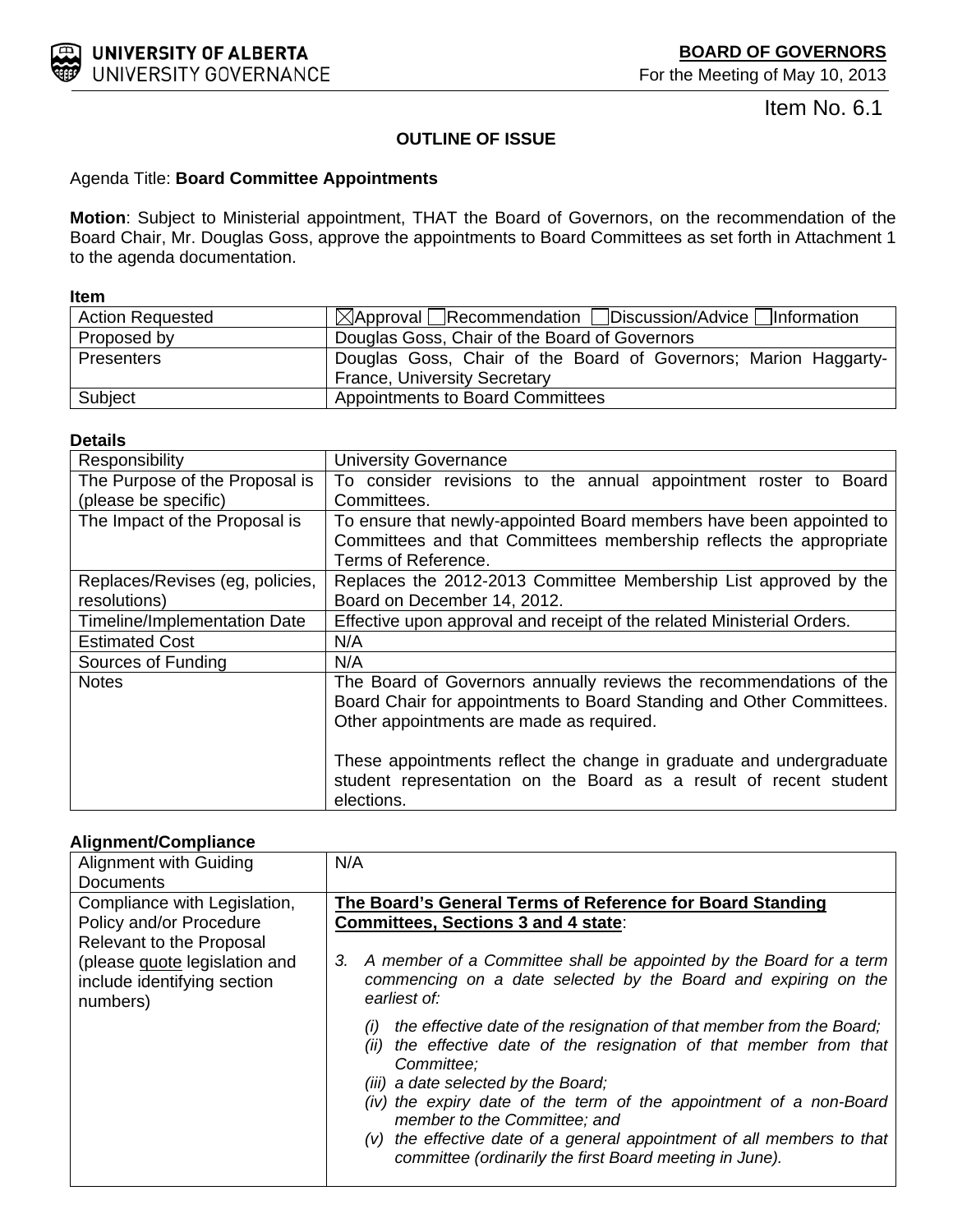

# Item No. 6.1

| A member of a Committee is eligible to be reappointed to that<br>Committee.                                                                                                                                                                                                                                                                                                                                                                                                                                                                                          |
|----------------------------------------------------------------------------------------------------------------------------------------------------------------------------------------------------------------------------------------------------------------------------------------------------------------------------------------------------------------------------------------------------------------------------------------------------------------------------------------------------------------------------------------------------------------------|
| There shall be members of each Committee who are Board members;<br>4.<br>non-Board members may be drawn from the University Senate and<br>elsewhere within the University or from the community as the Board<br>considers may be appropriate or as may be provided in the Committee's<br>terms of reference. Where the terms of reference of a Committee<br>provide for a number of members in excess of those specifically<br>required to be represented on the Committee, additional members may,<br>subject to the foregoing, be appointed from any constituency. |

### **Routing** (Include meeting dates)

| <b>Consultative Route</b>      | <b>Board Chair</b>                              |
|--------------------------------|-------------------------------------------------|
| (parties who have seen the     | <b>Student Board Representatives</b>            |
| proposal and in what capacity) | <b>University Governance</b>                    |
| Approval Route (Governance)    | Board of Governors, May 10, 2013 (for approval) |
| (including meeting dates)      |                                                 |
| <b>Final Approver</b>          | <b>Board of Governors</b>                       |

# Attachments:

2. Proposed 2012-2013 Board of Governors Committee Membership (for approval) (1 page)

*Prepared by: Juli Zinken, Assistant Board Secretary, juli.zinken@ualberta.ca, (780) 492-4715.*